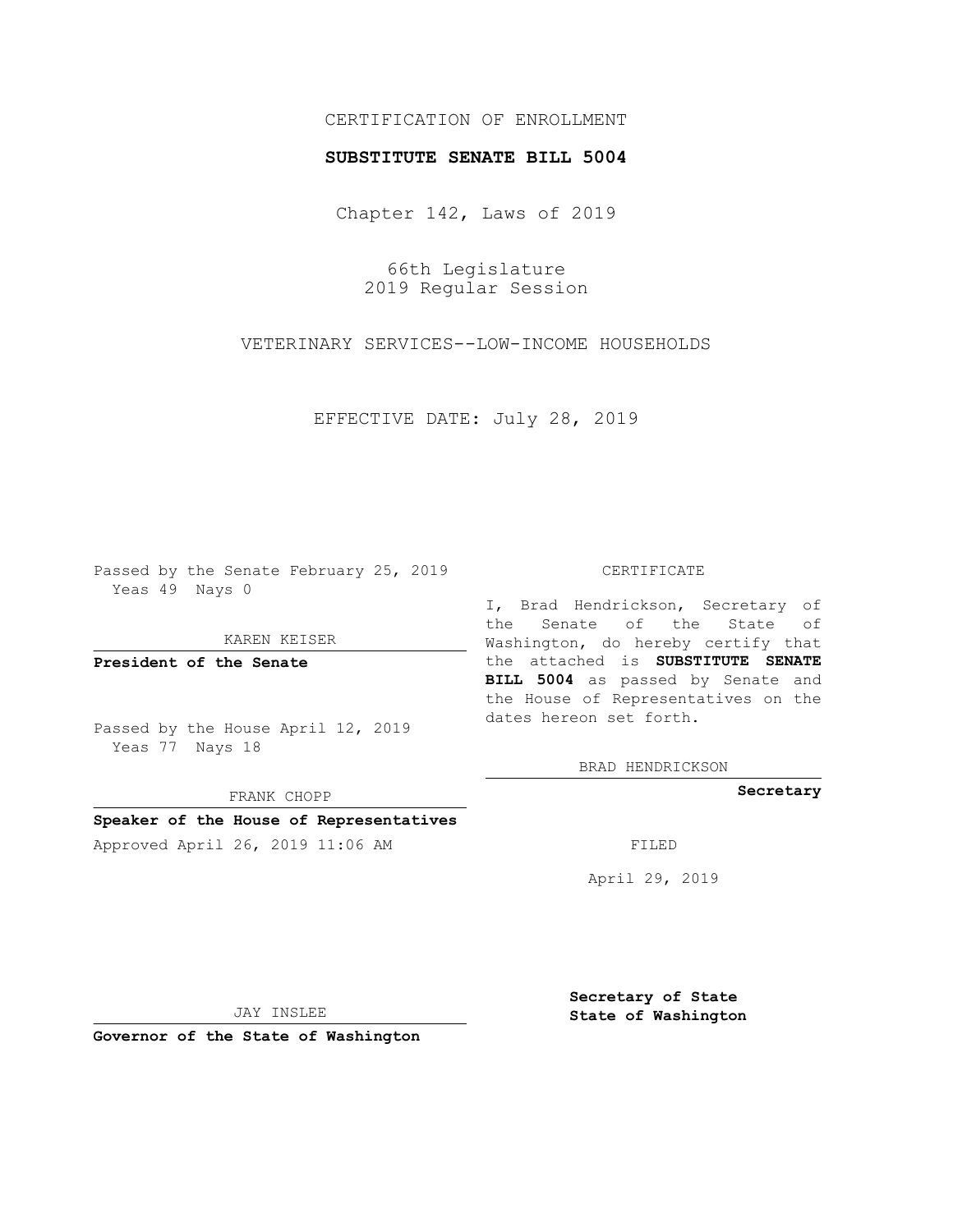### **SUBSTITUTE SENATE BILL 5004**

Passed Legislature - 2019 Regular Session

# **State of Washington 66th Legislature 2019 Regular Session**

**By** Senate Health & Long Term Care (originally sponsored by Senators Cleveland, Rivers, Conway, Fortunato, Frockt, Palumbo, Rolfes, Saldaña, and Kuderer)

1 AN ACT Relating to allowing animal care and control agencies and 2 nonprofit humane societies to provide additional veterinary services 3 to low-income households; and amending RCW 18.92.250 and 18.92.260.

4 BE IT ENACTED BY THE LEGISLATURE OF THE STATE OF WASHINGTON:

5 **Sec. 1.** RCW 18.92.250 and 2002 c 157 s 1 are each amended to read as follows:6

 The legislature recognizes that low-income households may not receive needed veterinary services for household pets. It is the intent of the legislature to allow qualified animal control agencies 10 and humane societies to provide ((<del>limited</del>)) veterinary services to low-income members of our communities. It is not the intent of the legislature to allow these agencies to provide veterinary services to 13 the public at large.

14 **Sec. 2.** RCW 18.92.260 and 2002 c 157 s 2 are each amended to 15 read as follows:

16 (1)(a) Subject to the limitations in this section, animal care 17 and control agencies as defined in RCW 16.52.011 and nonprofit humane 18 societies, that have qualified under section 501(c)(3) of the 19 internal revenue code may provide ((<del>limited</del>)) veterinary services to 20 animals owned by qualified low-income households. ((The veterinary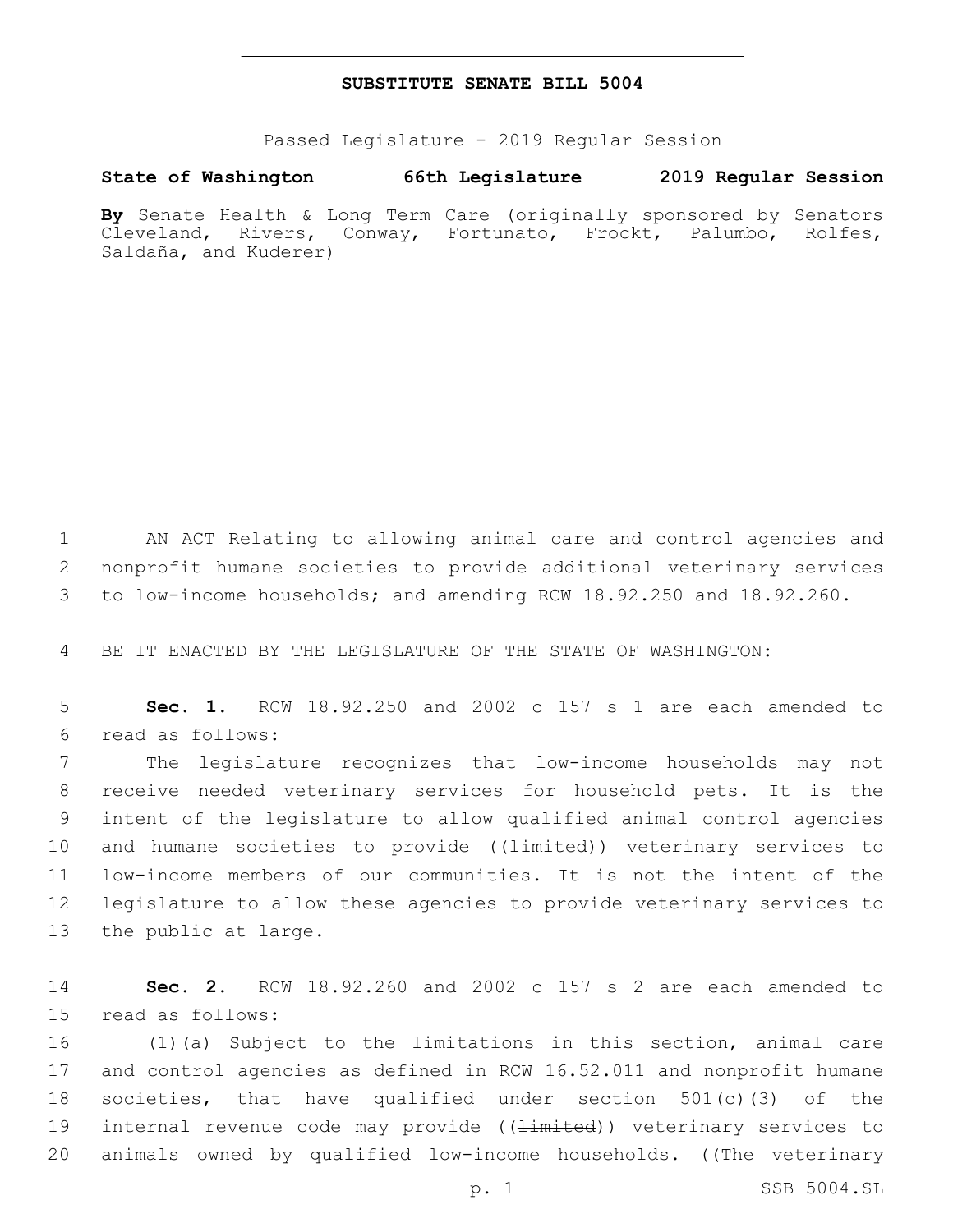1 services provided shall be limited to electronic identification, 2 surgical sterilization, and vaccinations.) A veterinarian or 3 veterinary technician acting within his or her scope of practice must 4 perform the (( $\pm im \pm ed$ )) veterinary services. For purposes of this 5 section, "low-income household" means the same as in RCW 43.185A.010.

6 (b) Animal control agencies and nonprofit humane societies, 7 receiving any animals on an emergency basis, may provide emergency 8 care((, subject to a local ordinance that defines an emergency 9 situation and establishes temporary time limits)) where there is an 10 unexpected, serious occurrence or situation that urgently requires 11 prompt action in order to prevent an animal's death or permanent 12 injury of the animal.

13 (c) Animal control agencies and nonprofit humane societies may 14 provide veterinary care for sick animals up to thirty days 15 postadoption.

16 (d) Any local ordinance addressing the needs under this section 17 that was approved by the voters and is in effect on July 1, 2003, 18 remains in effect.

19 (2) Veterinarians ((and)), veterinary technicians, and veterinary medication clerks employed at these facilities must be licensed under 21 this chapter. No officer, director, supervisor, or any other individual associated with an animal care or control agency or nonprofit humane society owning and operating a veterinary medical facility may impose any terms or conditions of employment or direct or attempt to direct an employed veterinarian in any way that interferes with the free exercise of the veterinarian's professional judgment or infringes upon the utilization of his or her professional 28 skills.

 (3) Veterinarians, veterinary technicians, veterinary medication clerks, and animal control agencies and humane societies acting under 31 this section shall, for purposes of providing the  $(\pm imited)$ ) veterinary services, meet the requirements established under this chapter and are subject to the rules adopted by the veterinary board of governors in the same fashion as any licensed veterinarian or 35 veterinary medical facility in the state.

36 (4) The Washington state veterinary board of governors shall 37 adopt rules to:

38 (a) Establish registration and registration renewal requirements;

39 (b) Govern the purchase and use of drugs for the  $(\{\text{limited}\})$ 40 veterinary services authorized under this section; ((and))